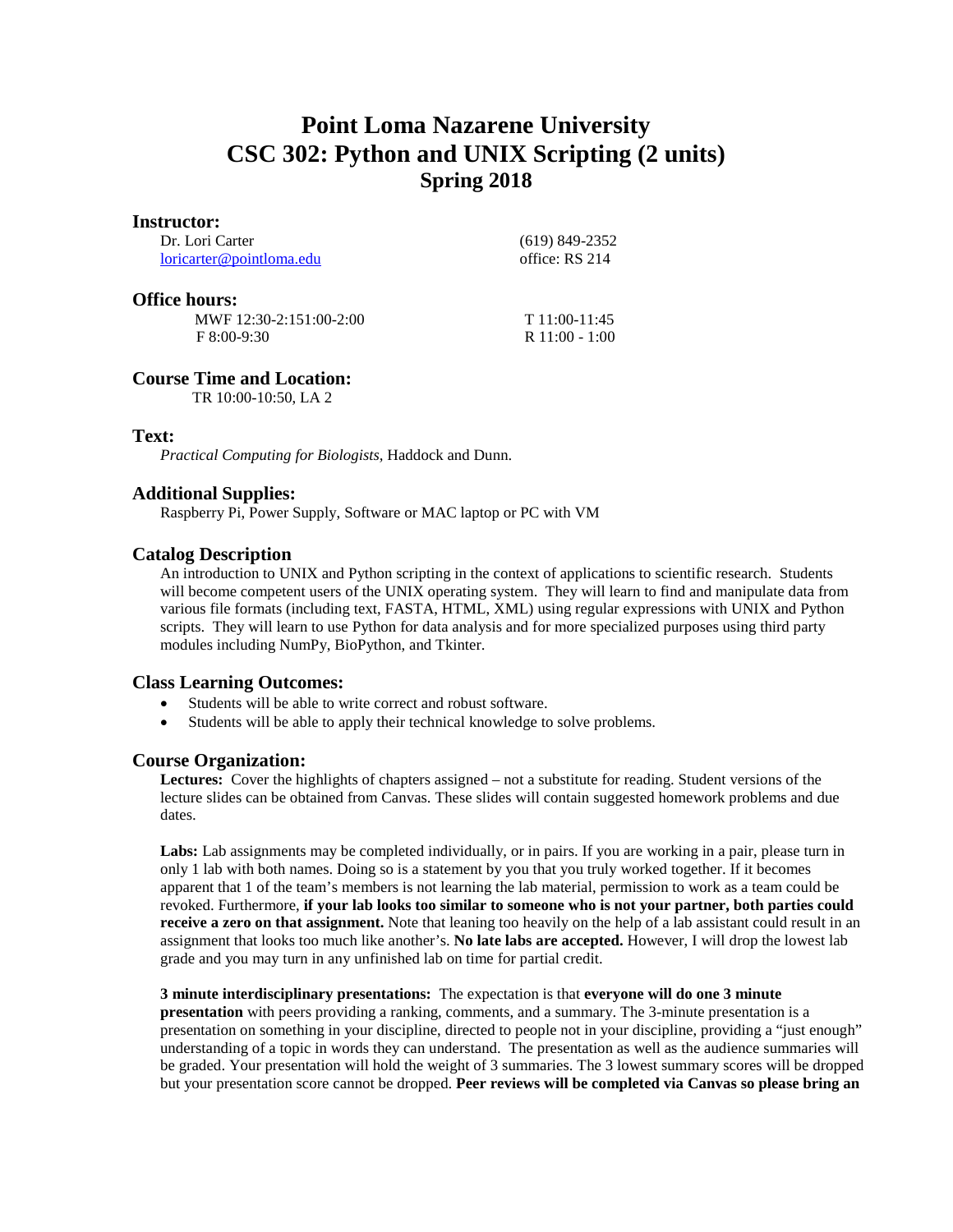**internet-ready device to each class.** Summaries cannot be made up but a missed presentation can be given the next class period for ½ credit.

**Quizzes:** In addition to the midterm and final exam, you will have 3 quizzes to help you keep current on both theory and practice. Quizzes are not cumulative but will cover material from both lecture and lab. Quizzes are scheduled for 1/30, 3/20 & 4/10 **If you miss a quiz without giving me prior notice for an excused function, there is a good chance you will receive a zero unless, of course, there was clearly an emergency.**

**Exams:** There will be 2 exams, a midterm and a final. If you will miss an exam for a school function, you must arrange to take it in advance. **If you ever miss an exam without giving me prior notice, there is a good chance you will receive a zero unless, of course, there was clearly an emergency.** Exam content can include material from lectures, the textbook, labs, and 3 minute presentations. Exams are cumulative**.** The midterm is scheduled for **Feb 20.** It will cover chapters  $1 - 6$  in your textbook.

The final exam is scheduled for **Tuesday of finals week at 10:30** and will emphasize chapters 8-10 in your textbook plus labs and lecture material covered since the last exam.

The **final exam date and time** is set by the university at the beginning of the semester and may not be changed by the instructor. This schedule can be found on the university website and in the course calendar. No requests for early examinations will be approved. Only in the case that a student is required to take three exams during the same day of finals week, is an instructor authorized to consider changing the exam date and time for that particular student.

#### **Grading:**

| 3 min. presentations 15% |     | Labs    | 30% |
|--------------------------|-----|---------|-----|
| Midterm                  | 15% | Ouizzes | 15% |
| Final Exam               | 25% |         |     |

Final grades will be determined as follows:

| 67-69.9% D+<br>63-66.9% D<br>$60-62.9\%$ D-<br>$0-59.9\%$ F |
|-------------------------------------------------------------|

#### **University Mission:**

Point Loma Nazarene University exists to provide higher education in a vital Christian community where minds are engaged and challenged, character is modeled and formed, and service becomes an expression of faith. Being of Wesleyan heritage, we aspire to be a learning community where grace is foundational, truth is pursued, and holiness is a way of life.

#### **Department Mission:**

The Mathematical, Information, and Computer Sciences department at Point Loma Nazarene University is committed to maintaining a curriculum that provides its students with the tools to be productive, the passion to continue learning, and Christian perspectives to provide a basis for making sound value judgments.

#### **Attendance:**

Attendance is expected at each class session. In the event of an absence you are responsible for the material covered in class and the assignments given that day.

Regular and punctual attendance at all classes is considered essential to optimum academic achievement. If the student is absent from more than 10 percent of class meetings, the faculty member can file a written report which may result in de-enrollment. If the absences exceed 20 percent, the student may be deenrolled without notice until the university drop date or, after that date, receive the appropriate grade for their work and participation. See http://catalog.pointloma.edu/content.php?catoid=24&navoid=1581#Class Attendance in the Undergraduate Academic Catalog.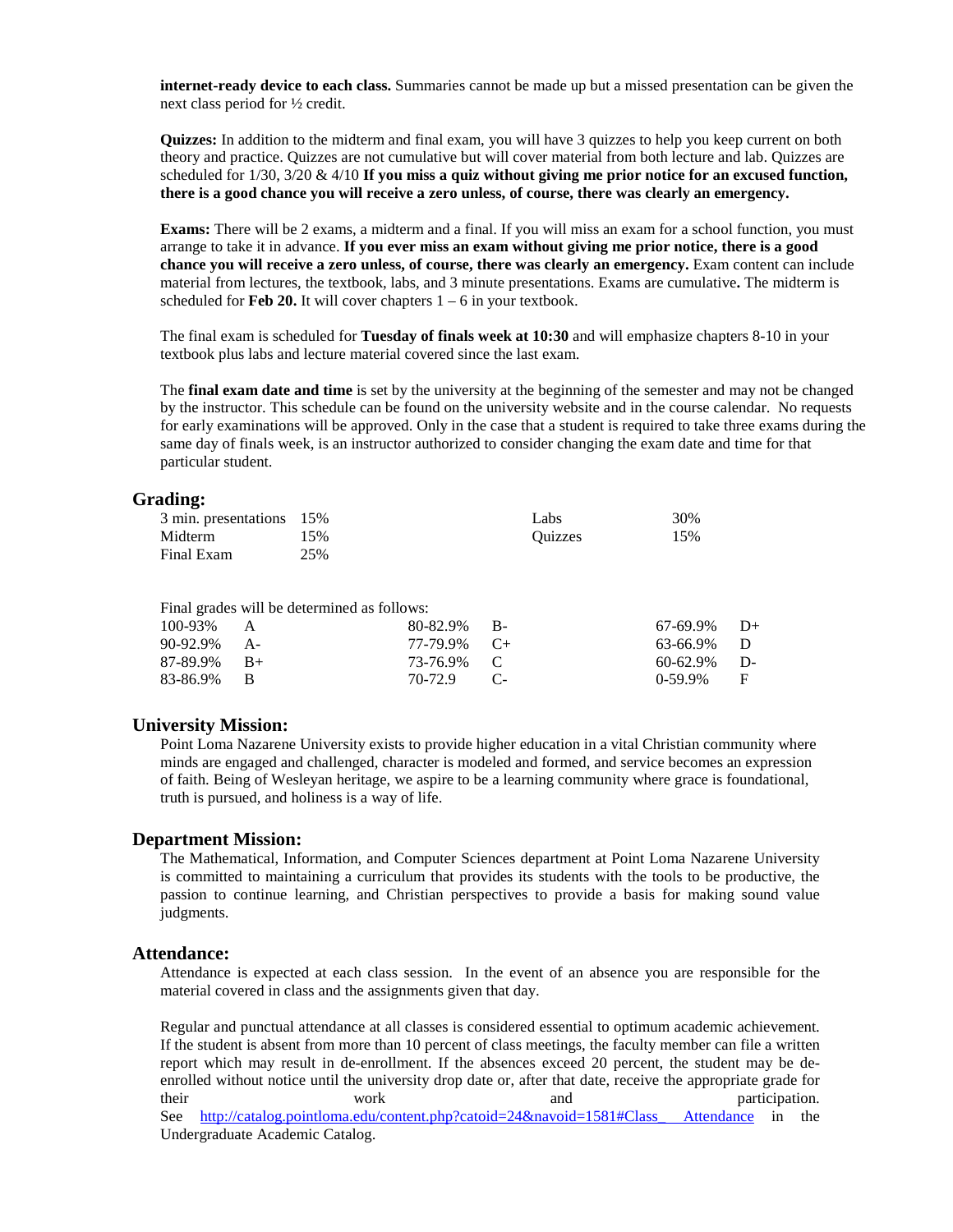#### **Class Enrollment:**

It is the student's responsibility to maintain his/her class schedule. Should the need arise to drop this course (personal emergencies, poor performance, etc.), the student has the responsibility to follow through (provided the drop date meets the stated calendar deadline established by the university), not the instructor. Simply ceasing to attend this course or failing to follow through to arrange for a change of registration (drop/add) may easily result in a grade of F on the official transcript.

#### **Academic Accommodations:**

If you have a diagnosed disability, please contact PLNU's Disability Resource Center (DRC) within the first two weeks of class to demonstrate need and to register for accommodation by phone at 619-849- 2486 or by e-mail at [DRC@pointloma.edu.](mailto:DRC@pointloma.edu) See [Disability Resource Center](http://www.pointloma.edu/experience/offices/administrative-offices/academic-advising-office/disability-resource-center) for additional information. For more details see the PLNU catalog: [http://catalog.pointloma.edu/content.php?catoid=24&navoid=](http://catalog.pointloma.edu/content.php?catoid=24&navoid=1581#Academic_Accommodations) [1581#Academic\\_Accommodations](http://catalog.pointloma.edu/content.php?catoid=24&navoid=1581#Academic_Accommodations) 

Students with learning disabilities who may need accommodations should discuss options with the instructor during the first two weeks of class.

#### **Academic Honesty**

Students should demonstrate academic honesty by doing original work and by giving appropriate credit to the ideas of others. Academic dishonesty is the act of presenting information, ideas, and/or concepts as one's own when in reality they are the results of another person's creativity and effort. A faculty member who believes a situation involving academic dishonesty has been detected may assign a failing grade for that assignment or examination, or, depending on the seriousness of the offense, for the course. Faculty should follow and students may appeal using the procedure in the university Catalog. See [http://catalog.pointloma.edu/content.php?catoid=24&navoid=1581#Academic\\_Honesty](http://catalog.pointloma.edu/content.php?catoid=24&navoid=1581#Academic_Honesty) for definitions of kinds of academic dishonesty and for further policy information.

#### **Copyright Protected Materials:**

Point Loma Nazarene University, as a non-profit educational institution, is entitled by law to use materials protected by the US Copyright Act for classroom education. Any use of those materials outside the class may violate the law.

#### **Credit Hour:**

In the interest of providing sufficient time to accomplish the stated course learning outcomes, this class meets the PLNU credit hour policy for a 2 unit class delivered over 15 weeks. Specific details about how the class meets the credit hour requirements can be provided upon request.